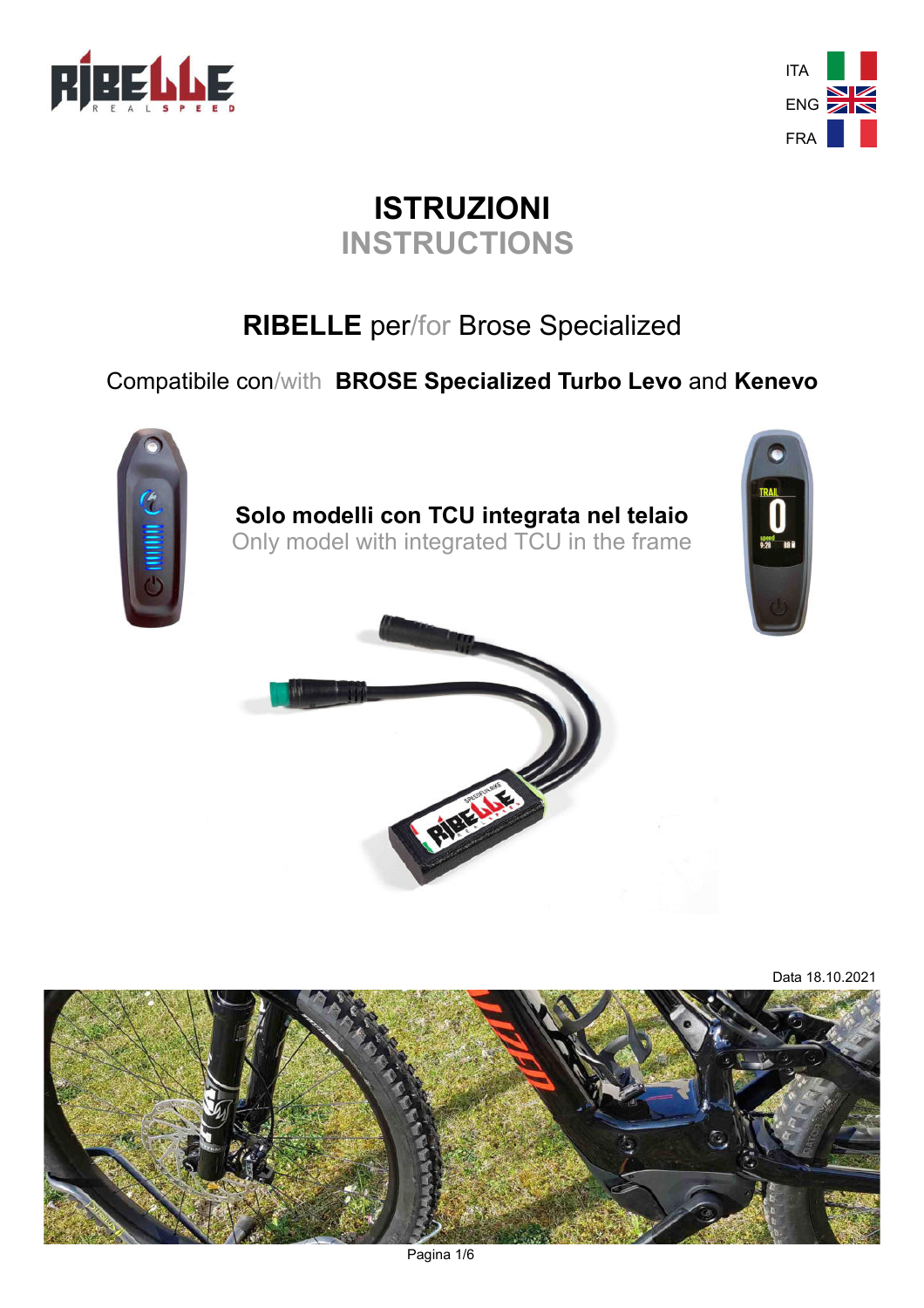











## INSTALLAZIONE INSTALLATION



#### Svitare la vite che fissa la TCU

Unscrew the screw that secures the TCU

Dévissez la vis qui fixe le TCU

#### Individuare il connettore a 5 Vie da aprire. E' quello a destra indicato dalla freccia. Al Suo interno deve essere di colore Verde.

Locate the 5-way connector to open. It is the one on the right indicated by the arrow. Inside it must be green.

Repérez le connecteur à 5 voies pour ouvrir. C'est celui de droite indiqué par la flèche. A l'intérieur, il doit être vert.

#### Per scollegare tirare con forza senza ruotare. Non tirare dal cavo! Tirare dalla plastica.

To disconnect, pull hard without turning. Do not pull from the cable! Pull from the plastic.

Pour déconnecter, tirez fort sans tourner. Ne tirez pas du câble! Tirez du plastique.

#### Collegare i connettori di Ribelle. Osservare nelle foto il collegamento completato.

Connect the connectors of Ribelle. Look at the completed connections in the photos.

Branchez les connecteurs de Ribelle. Regardez les connections terminé dans les photos.

#### Infilare il corpo di Ribelle all'interno del telaio e richudere la TCU.

Insert the body of Ribelle inside the frame and close the TCU.

Insérez le corps de Ribelle à l'intérieur du cadre et fermez le TCU.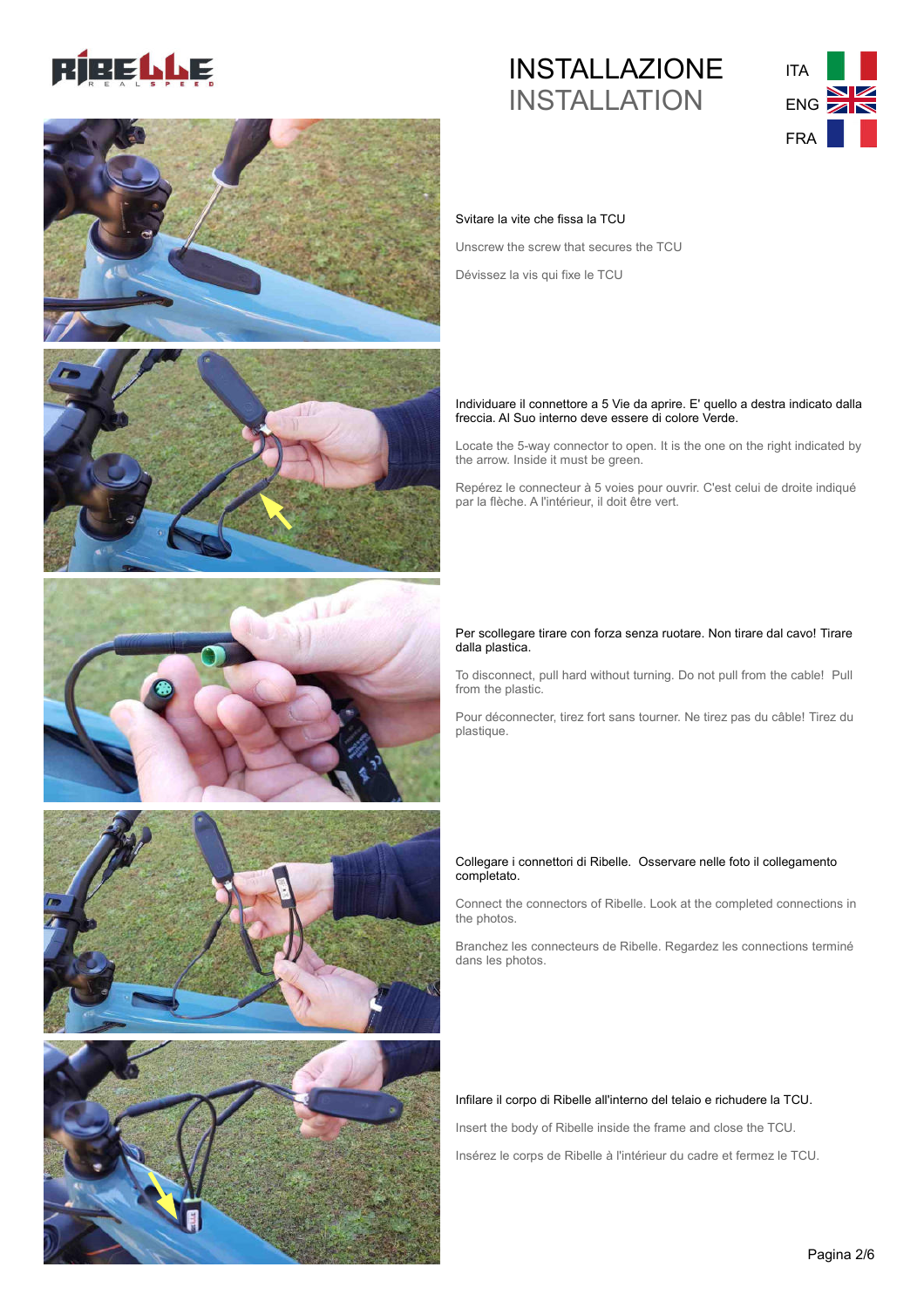

#### **RIBELLE PER BROSE-SPECIALIZED**

ad indicare la velocità bloccata come in originale.

E' il dispositivo elettronico di facile installazione che permette di sbloccare la velocità delle ebike Specialized Turbo Levo e Kenevo munite di TCU integrata nel tubo orizzontale del telaio.

Ribelle mostra velocità e percorrenze reali sul display integrato (MasterMind), sul display bluetooth e sulle applicazioni collegabili via Bluetooth.

Lo sblocco di velocità può essere attivato a piacimento e può essere disattivato riportando l'ebike allo stato originale.

L'installazione di Ribelle non richiede modifiche fisiche ai cablaggi dell'ebike che può quindi essere riportata allo stato originale.

#### **ATTIVAZIONE E DISATTIVAZIONE DELLO SBLOCCO DI VELOCITA'**

Per attivare o disattivare lo sblocco di velocità digitare sul comando al manubrio la sequenza: **meno, più, meno, più.**

Sulla indicazione di carica batteria inizia una animazione a conferma del comando immesso: le tacche crescono ad indicare la velocità sbloccata, le tacche decrescono



ITA

Dopo tale indicazione, per rendere effettivo il comando, è necessario **spegnere e poi riaccendere l'ebike**. (attendere qualche secondo prima di riaccendere).

E' possibile effettuare tale operazione anche quando la bici non fosse provvista di comando al manubrio. In questo caso occorre digitare sul tasto in alto della CPU la sequenza:

#### **Pressione prolungata, pressione veloce, pressione prolungata, pressione veloce.**

Sulla indicazione di carica batteria inizia una animazione a conferma del comando immesso: le tacche crescono ad indicare la velocità sbloccata, le tacche decrescono ad indicare la velocità bloccata come in originale.

Dopo tale indicazione, per rendere effettivo il comando, è necessario **spegnere e poi riaccendere l'ebike**. (attendere qualche secondo prima di riaccendere).

#### IN CASO DI MANCATA ATTIVAZIONE

In condizioni di installazione iniziale iniziale può succedere che Ribelle non riesca a leggere i parametri del motore. Se ciò accadesse si noterà che ogni volta che si tenta la attivazione dello sblocco di velocità l'indicatore della batteria indicherà sempre lo sblocco disinserito (le tacche decrescono ogni volta). Questo problema si può risolvere effettuando un reset della TCU:

- Tenere premuto il pulsante di accensione per almeno 10 sec. **OPPURE**

- Con la bici spenta premere il pulsante di accensione e quindi tenere premuto il cambio di modalità per 10-15 sec.. Rilasciare il pulsante di cambio modalità appena il display della batteria si spegne. Il display della batteria passa allo stato di carica corrente e visualizza la modifica attiva

#### **RESET DEL DISPOSITIVO RIBELLE IMPORTANTE**

**La procedura di reset del dispositivo Ribelle è necessaria nei seguenti casi:**

- **Quando si desidera disinstallare Ribelle o si desidera passare Ribelle da bici ad altra bici.**
- **Quando si desidera collegare alla ebike la diagnosi Specialized per qualsiasi motivo e/o per eseguire aggiornamenti.**

#### **L'operazione va fatta prima di rimuovere Ribelle in questo modo:**

- 1- Disattivare lo sblocco di velocità come indicato qui sopra, quindi spegnere e riaccendere l'ebike.
- 2- Digitare la sequenza: **meno, più, meno, più, meno, più, meno, più.** L'indicatore della batteria segnerà zero per un secondo oppure il display Mastermind segnerà 88.
- 3- Spegnere la bici.
- 4- Disinstallare Ribelle.

A questo punto la bici sarà tornata come in originale. Ribelle sarà pronto per essere installato su altra bici oppure sulla stessa bici. Cosa succede se non si esegue il reset prima di rimuovere Ribelle?

In caso di mancato rispetto di questi passaggi può succedere che la bici su cui viene installato o re-installato Ribelle possa prendere una circonferenza non corrispondente oppure la circonferenza minima impostata nel sistema (mm 2000).

**IMPORTANTE**

## **App. MISSION CONTROL SPECIALIZED**

**Collegare l'app Mission Control SOLO quando il dispositivo Ribelle è DISATTIVATO Se il collegamento viene effettuato con Ribelle ATTIVATO l'app REGISTRA LA MANOMISSIONE**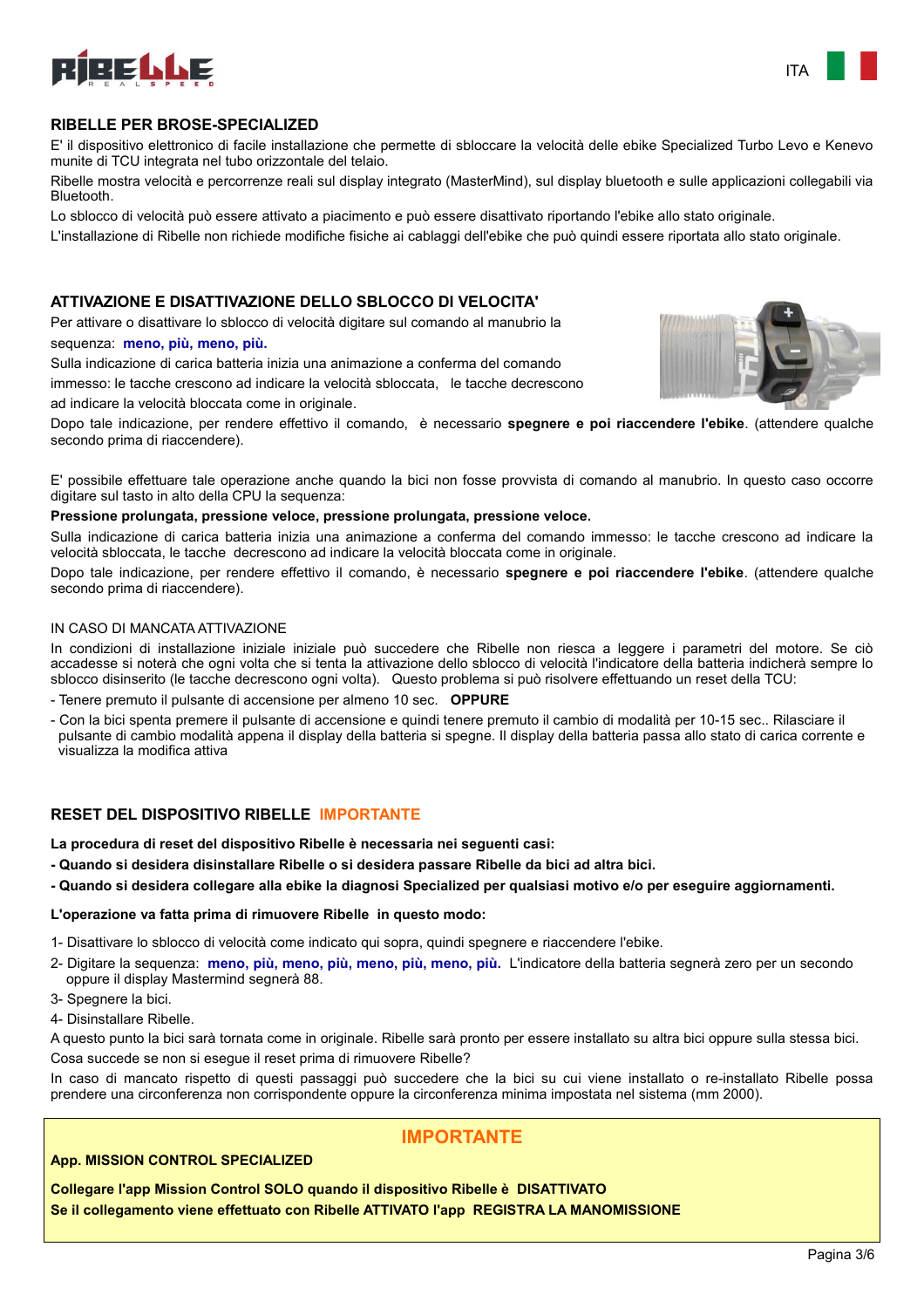



## **RIBELLE FOR BROSE-SPECIALIZED**

It is the easy-to-install electronic device that allows you to unlock the speed of the Specialized Turbo Levo and Kenevo e-bikes equipped with a TCU integrated into the top tube of the frame.

Ribelle shows real speeds and distances on the integrated display (MasterMind), on the bluetooth display and on applications that can be connected via Bluetooth.

The speed release can be activated at will and can be deactivated by returning the ebike to its original state.

The installation of Ribelle does not require physical modifications to the ebike wiring which can therefore be restored to its original state.

### **ACTIVATION AND DEACTIVATION OF THE SPEED RELEASE**

To activate or deactivate the speed release, type the following sequence on the handlebar control: **minus, plus, minus, plus.**

An animation confirming the command entered starts on the battery charge indication: the notches increase to indicate the unlocked speed, the notches decrease to indicate the locked speed as in the original.

After this indication, to make the command effective, it is necessary to **turn the ebike Off and t hen On again**. (wait a few seconds before turning it back on).

It is possible to carry out this operation even when the bike is not equipped with a handlebar control. In this case it is necessary to type the sequence on the top key of the CPU:

Long press, fast press, long press, fast press.

An animation confirming the command entered starts on the battery charge indication: the notches increase to indicate the unlocked speed, the notches decrease to indicate the locked speed as in the original.

After this indication, to make the command effective, it is necessary to **turn the ebike Off and then On again**. (wait a few seconds before turning it back on).

#### IN CASE OF FAILURE TO ACTIVATE

In initial installation conditions it may happen that Ribelle is unable to read the engine parameters. If this happens, you will notice that every time you try to activate the speed release, the battery indicator will always indicate that the release is deactivated (the notches decrease each time). This problem can be solved by resetting the TCU:

- Press and hold the power button for at least 10 sec. **OR**

- With the bike off, press the power button and then hold down the mode change button for 10-15 sec. Release the mode change button as soon as the battery display turns off. The battery display changes to the current state of charge and displays the active change

#### **RESET OF THE RIBELLE DEVICE IMPORTANT**

**The Ribelle device Reset procedure is necessary in the following cases:**

- **When you want to uninstall Ribelle or you want to switch a Ribelle from bike to another bike.**
- **When you want to connect the Specialized diagnosis for any operation and/or update**

#### **The operation must be done before removing Ribelle in this way:**

1- Disable the speed release as indicated above, then turn the ebike Off and On again.

2- Enter the sequence: minus, plus, minus, plus, minus, plus, minus, plus. The battery indicator will show zero for one second or the MasterMind display will show 88.

- 3- Turn Off the bike.
- 4- Uninstall Ribelle

At this point the bike will be back to the original. Ribelle will be ready to be installed on another bike or on the same bike.

What happens if you don't reset Ribelle before to remove it from the ebike?

If these steps are not followed, it may happen that the bike on which Ribelle is installed or re-installed may take a mismatched circumference or the minimum circumference set in the system (2000 mm).

## **IMPORTANT**

#### **App. MISSION CONTROL SPECIALIZED**

**Connect the Mission Control app ONLY when Ribelle is DEACTIVATED If the connection is made with Ribelle ACTIVATED, the app RECORDS THE TAMPERING**

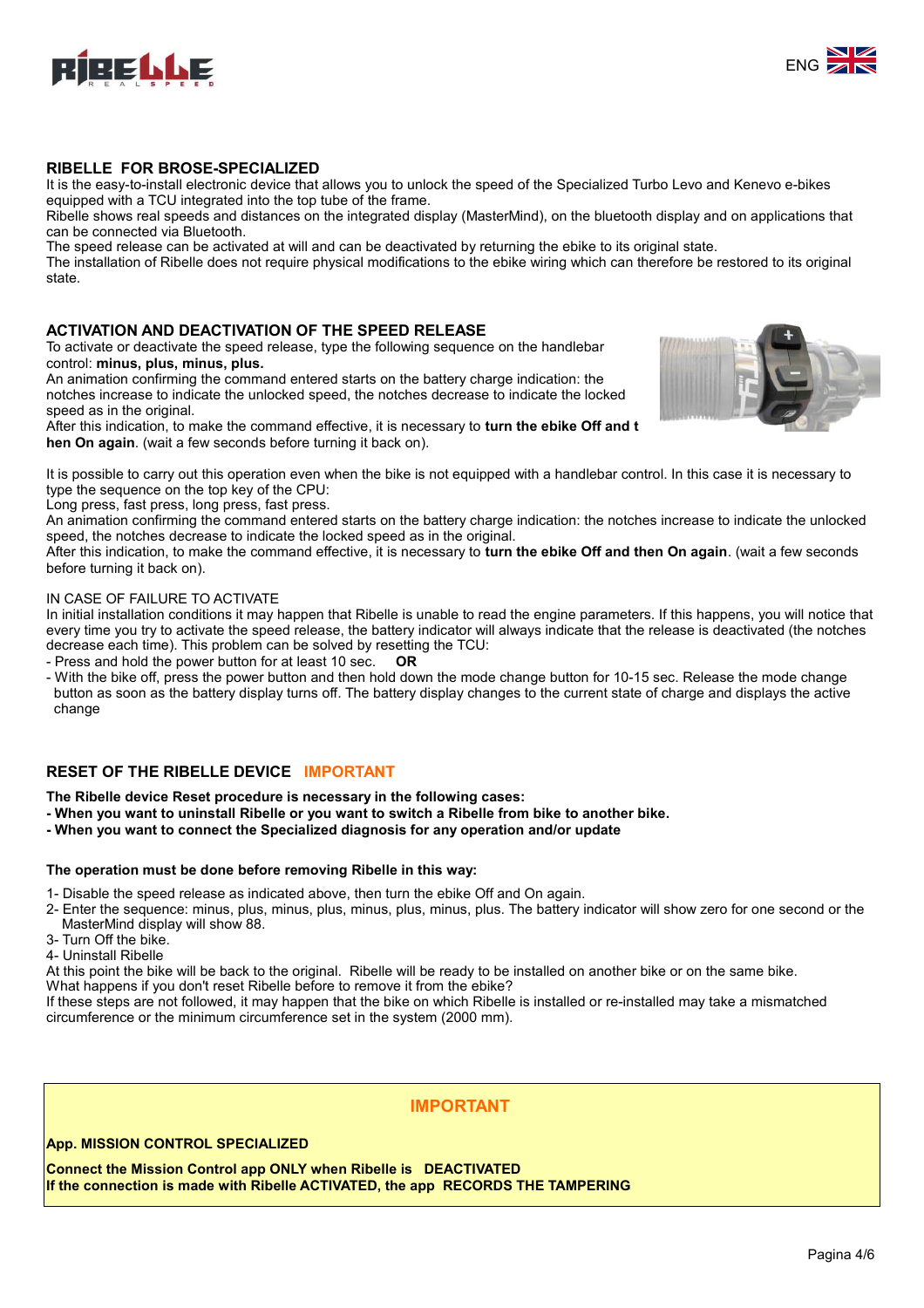

#### **RIBELLE FOR BROSE-SPECIALIZED**

C'est le dispositif électronique facile à installer qui vous permet de déverrouiller la vitesse des vélos électriques Specialized Turbo Levo et Kenevo équipés du TCU intégré dans le tube supérieur du cadre.

Ribelle affiche les vitesses et distances réelles sur l'écran intégré (MasterMind), sur l'écran Bluetooth et sur les applications pouvant être connectées via Bluetooth.

Le déclencheur de vitesse peut être activé à volonté et peut être désactivé en remettant le vélo électrique dans son état d'origine.

L'installation de Ribelle ne nécessite pas de modifications physiques du câblage du vélo électrique qui peut donc être restauré dans son état d'origine.

### **ACTIVATION ET DÉSACTIVATION DU RELÂCHEMENT DE LA VITESSE**

Pour activer ou désactiver le déclencheur de vitesse, tapez la séquence sur la commande

#### au guidon: **moins, plus, moins, plus.**

Une confirmation de la commande saisie commence sur l'indicateur de charge de la batterie: les crans augmentent pour indiquer la vitesse déverrouillée, les crans diminuent pour indiquer



Il est possible d'effectuer cette opération même lorsque le vélo n'est pas équipé d'une commande au guidon. Dans ce cas il faut taper la séquence sur la touche du haut du CPU:

Appui long, appui rapide, appui long, appui rapide.

Une animation de confirmation de la commande saisie démarre sur l'indication de charge de la batterie : les crans augmentent pour indiquer la vitesse déverrouillée, les crans diminuent pour indiquer la vitesse verrouillée comme à l'origine.

Après cette indication, pour que la commande soit effective, il est nécessaire d**'éteindre puis de rallumer le vélo** électrique. (attendez quelques secondes avant de le rallumer).

#### EN CAS DE NON ACTIVATION

Dans les conditions d'installation initiales, il peut arriver que Ribelle ne puisse pas lire les paramètres du moteur. Si cela se produit, vous remarquerez qu'à chaque fois que vous essayez d'activer le déclencheur de vitesse, l'indicateur de batterie indiquera toujours que le déclencheur est désactivé (les crans diminuent à chaque fois). Ce problème peut être résolu en réinitialisant la TCU :

- Appuyez et maintenez enfoncé le bouton d'alimentation pendant au moins 10 secondes. **OU**

- Avec le vélo éteint, appuyez sur le bouton d'alimentation, puis maintenez le bouton de changement de mode enfoncé pendant 10 à 15 secondes. Relâchez le bouton de changement de mode dès que l'affichage de la batterie s'éteint. L'affichage de la batterie passe à l'état de charge actuel et affiche le changement actif

#### **RÉINITIALISATION DU DISPOSITIF RIBELLE IMPORTANT**

**La procédure de réinitialisation de l'appareil Ribelle est nécessaire dans les cas suivants :**

- **Lorsque vous souhaitez désinstaller Ribelle ou passer un Ribelle de vélo à un autre vélo.**
- **Lorsque vous souhaitez connecter le diagnostic Specialized pour toute opération et/ou mise à jour**

#### **L'opération doit être effectuée avant de retirer Ribelle de cette façon:**

- 1- Désactivez le déclencheur de vitesse comme indiqué ci-dessus, puis éteignez et rallumez le vélo électrique.
- 2- Entrez la séquence : moins, plus, moins, plus, moins, plus, moins, plus. L'indicateur de batterie affichera zéro pendant une seconde ou l'écran Mastermind affichera 88.
- 3- Éteignez le vélo.
- 4- Désinstaller Ribelle.

À ce stade, le vélo sera de retour à l'original. Ribelle sera prêt à être installé sur un autre vélo ou sur le même vélo.

Que se passe-t-il si la procédure de réinitialisation n'est pas effectuée avant de retirer Ribelle du vélo électrique?

Si ces étapes ne sont pas suivies, il peut arriver que le vélo sur lequel Ribelle est installé ou réinstallé prenne une circonférence dépareillée ou la circonférence minimale définie dans le système (2000 mm).

## **IMPORTANT**

#### **App. MISSION CONTROL SPECIALIZED**

**Connecter l'application Mission Control UNIQUEMENT lorsque le dispositif Ribelle est DÉSACTIVÉ Si la connexion est établie avec Ribelle ACTIVÉ, l'application ENREGISTRE LA MANOMISSION**